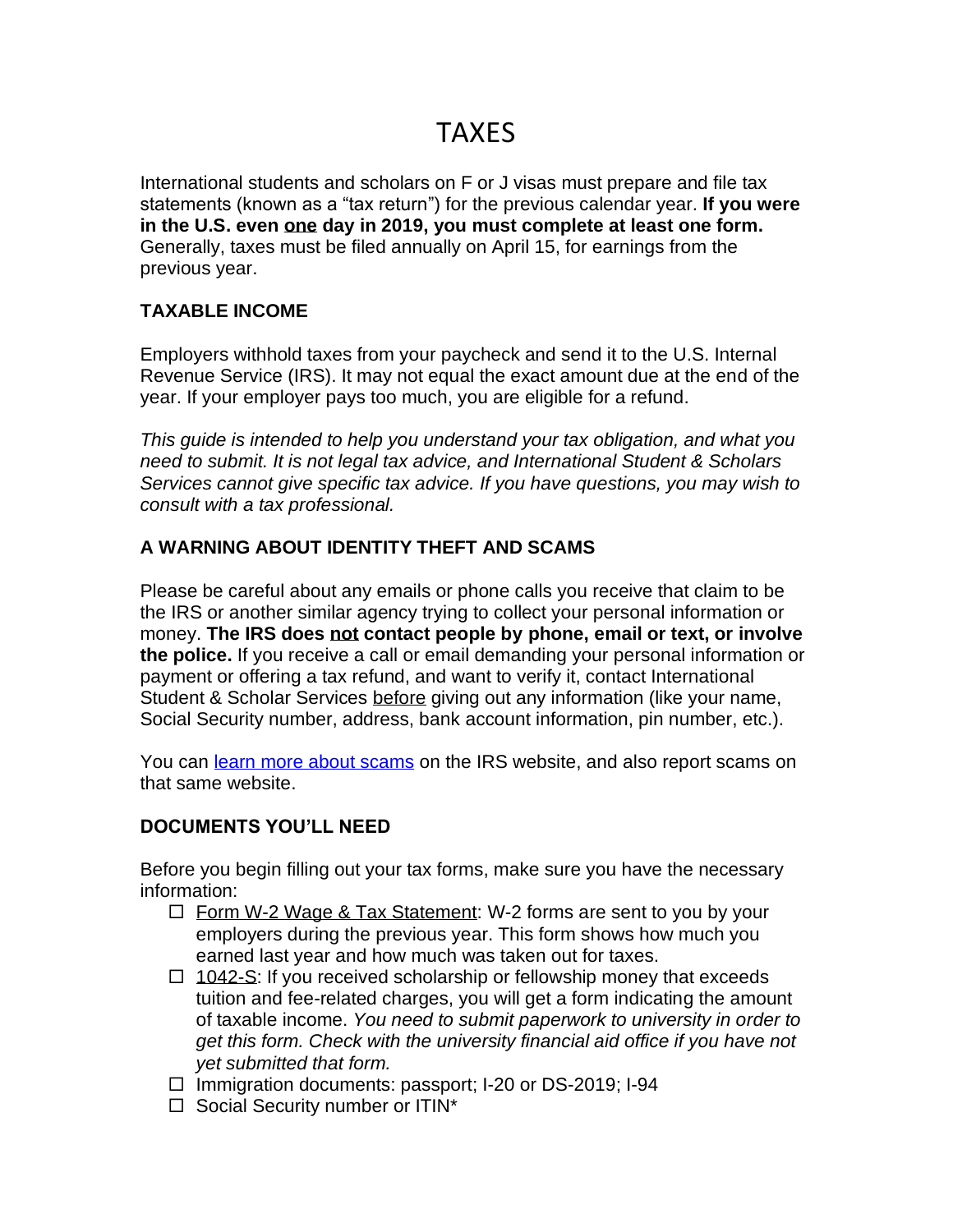- $\Box$  Address—current U.S. address and foreign address.
- $\Box$  Shenandoah University address and phone number.
- $\Box$  Scholarship/fellowship grant letter (if applicable)
- $\Box$  A copy of last year's federal income tax return, if you filed.

### **TAX PREPARATION SERVICES:**

The IRS has instructions on how to e-file (file online) [here,](https://www.irs.gov/filing/e-file-options) including free and commercial software options. The IRS also has [taxpayer assistance centers](https://www.irs.gov/help-resources/contact-your-local-irs-office) to help you file your taxes.

[Sprintax](https://www.sprintax.com/) and [Glacier](https://www.glaciertax.com/) are online services for non-resident federal and state tax preparation, and cover tax treaties. Do NOT use TurboTax, as it does not support non-resident tax forms.

[The Tax Guy:](http://www.thetaxguy.com/) Tax services, guides, and overviews specifically for non-U.S. citizens. Gives a free quote for service.

#### **FREQUENTLY ASKED QUESTIONS:**

*What is taxable income?* Wages are taxable. Assistantships and fellowships that require services (such as a teaching or tutoring position) are taxed. Scholarships, fellowships, and grants may be partially taxed. **All prizes, including money won in music competitions, trigger taxes.** If you win a music competition, you will be taxed on that income.

*I don't have a Social Security number. How can I get one?* Without a job and authorization, you are not eligible to get a Social Security number (SSN); **however,** anyone can apply for an Individual Taxpayer Identification Number (ITIN). An ITIN is a tax-processing number issued by the Internal Revenue Service (IRS) for those who do not have and are not eligible to obtain an SSN. To get an ITIN, you need to file a [Form W-7.](https://www.irs.gov/uac/about-form-w7)

*Do I have to pay Social Security and Medicare taxes?* Nonresident students, scholars, and those in practical training who have been in the U.S. for less than five years should not have Social Security or Medicare taxes withheld from pay. If these taxes have been withheld from your paycheck, contact your employer for reimbursement. If you cannot get a refund from your employer, use [Form 843,](https://www.irs.gov/uac/form-843-claim-for-refund-and-request-for-abatement) "Claim for Refund and Request for Abatement" to request a refund of those taxes. Refunds take around six months.

**What is a [tax](https://www.irs.gov/businesses/international-businesses/united-states-income-tax-treaties-a-to-z) treaty? Am I eligible for this benefit?** The U.S. has income tax [treaties](https://www.irs.gov/businesses/international-businesses/united-states-income-tax-treaties-a-to-z) with many countries. Residents of these countries may be taxed at a reduced rate or be exempt from certain taxes. **Note: Tax treaties are based on residency, not citizenship. If you are not a citizen of a country with a tax treaty but resided in a country with a tax treaty immediately before moving**